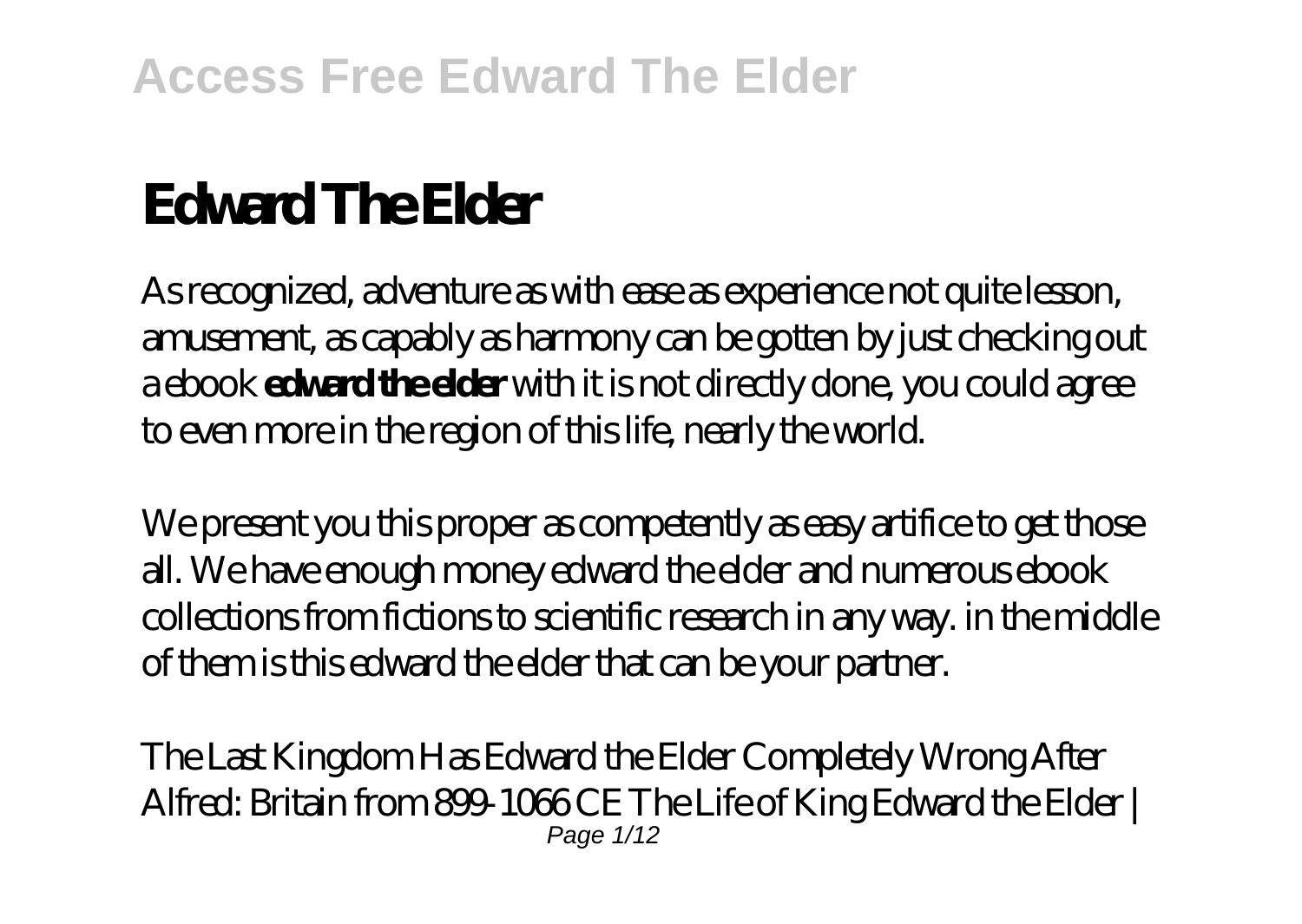#### *King of Wessex*

Edward the Elder**Alfred the Great and the Viking Wars - documentary** Edward The Elder - English Monarchs Episode 2 13th December 902: Æthelwold's revolt against Edward the Elder defeated at the Battle of the Holme Edward the Elder (Anglo Saxon King)

Books from the Elder Scrolls Series: King Edward, Part IAncient Maps - Reign of Edward the Elder c 899 - 924 <del>Edward the Elder A Cavalcade</del> Of Kings - Edward The Elder History of Anglo-Saxon England (410 - 1066) *The Real Uhtred of Bebbanburg* The Real Ragnar Lothbrok // Vikings Documentary Why Zwarte Piet is NOT Racist (in my humble opinion) **Kings \u0026 Queens of England 1/8: The Saxons Get the Savagery Started** *In Search of Ethelred the Unready - In Search of the Dark Ages 2nd April 1981* **King Edward the Martyr | King of England | Reign 975-978** History of England - Documentary The Vibrant Sun Page 2/12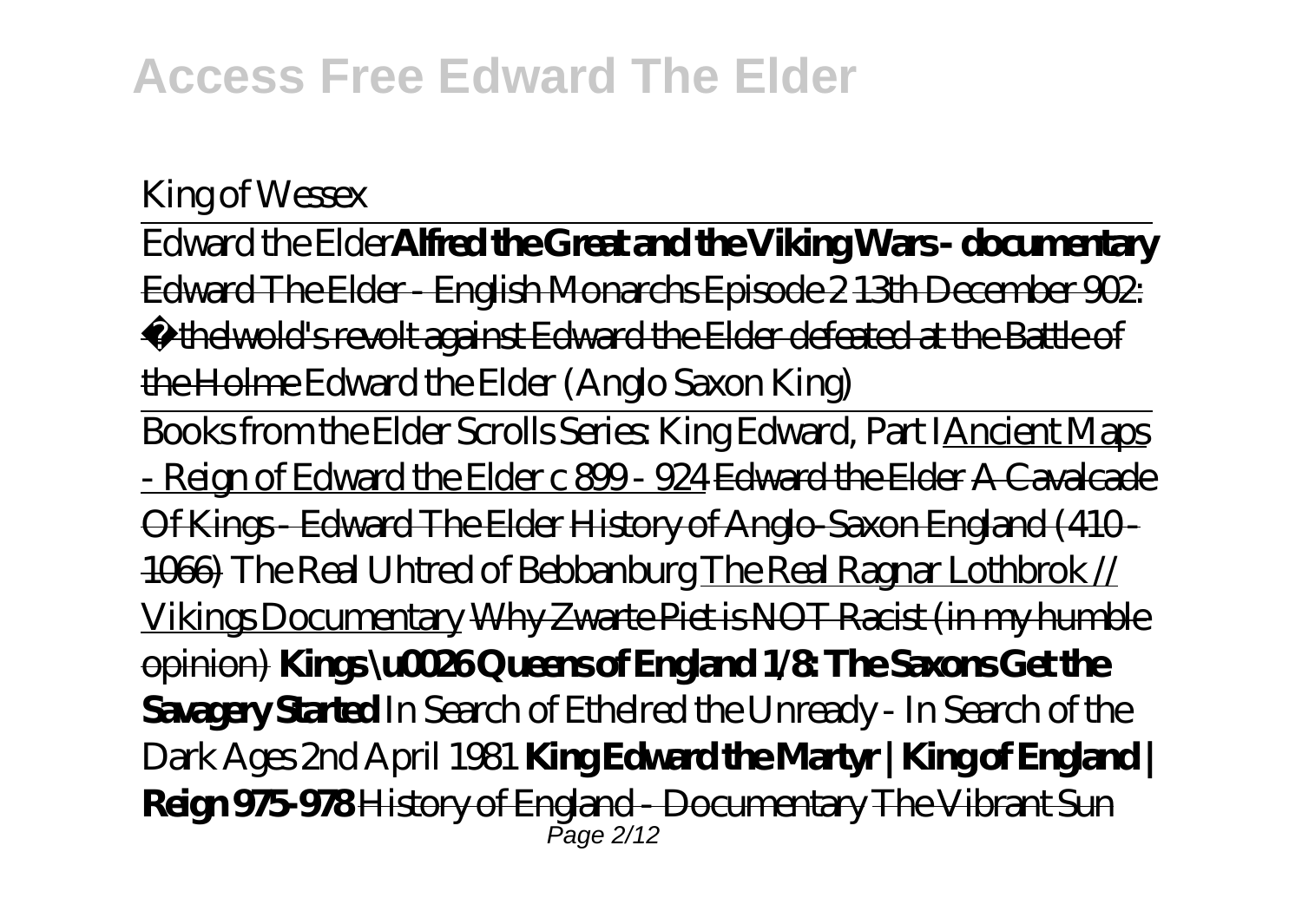King of France | Louis XIV | Real Royalty

The Life of Alfred the Great*Æthelstan: The First King of the English* Elder Edward Dube: 3 Principles for Success English Monarchs Part 1, 849AD - 978AD House of Wessex The True History Of King Harold | The Last Anglo-Saxon King | Real Royalty

Author Spotlight: Kealan Patrick Burke!Ortega Guitars Artist's - Aaron Edward \u0026 Joseph Lyle - \"The Book\" - Fingerstyle Acoustic Guitar Books from the Elder Scroll Series: King Edward, Part IX **Before There Was An England: The History of Wessex in the 9th Century** Edward The Elder

Edward the Elder (c. 874 – 17 July 924) was King of the Anglo-Saxons from 899 until his death. He was the elder son of Alfred the Great and his wife Ealhswith . When Edward succeeded to the throne, he had to defeat a challenge from his cousin Æthelwold , who had a Page 3/12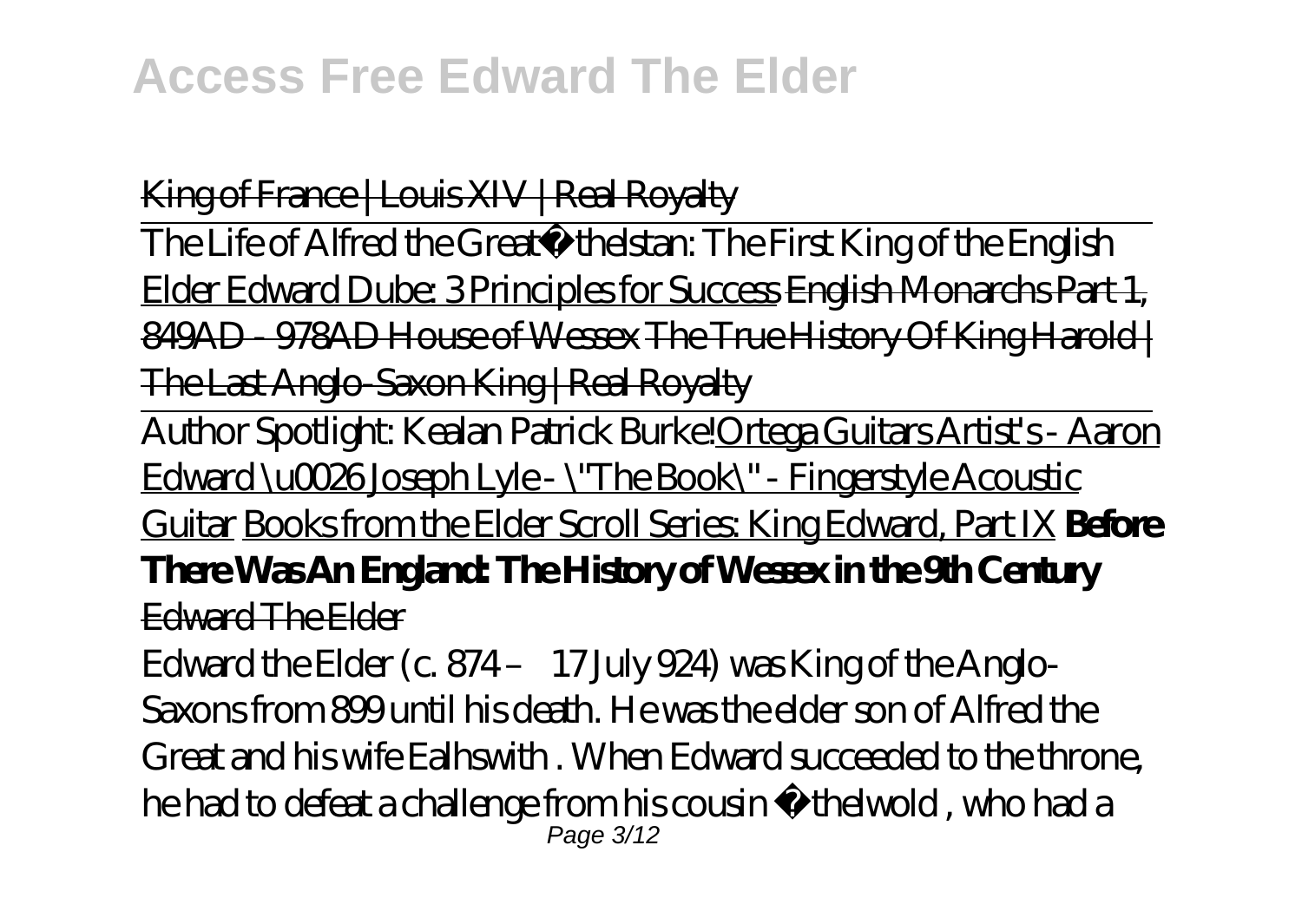strong claim to the throne as the son of Alfred's elder brother and predecessor, Æthelred .

#### Edward the Elder - Wikipedia

Edward, byname Edward the Elder, (died July 17, 924, Farndon on Dee, Eng.), Anglo-Saxon king in England, the son of Alfred the Great. As ruler of the West Saxons, or Wessex, from 899 to 924, Edward extended his authority over almost all of England by conquering areas that previously had been held by Danish invaders.

Edward | Anglo-Saxon king | Britannica Edward the Elder (c. 874-877-17 July 924) was a West Saxon nobleman. He was the King of Wessex but assumed the title King of the Anglo-Saxons. He was king from 899 until his death in 924. Page 4/12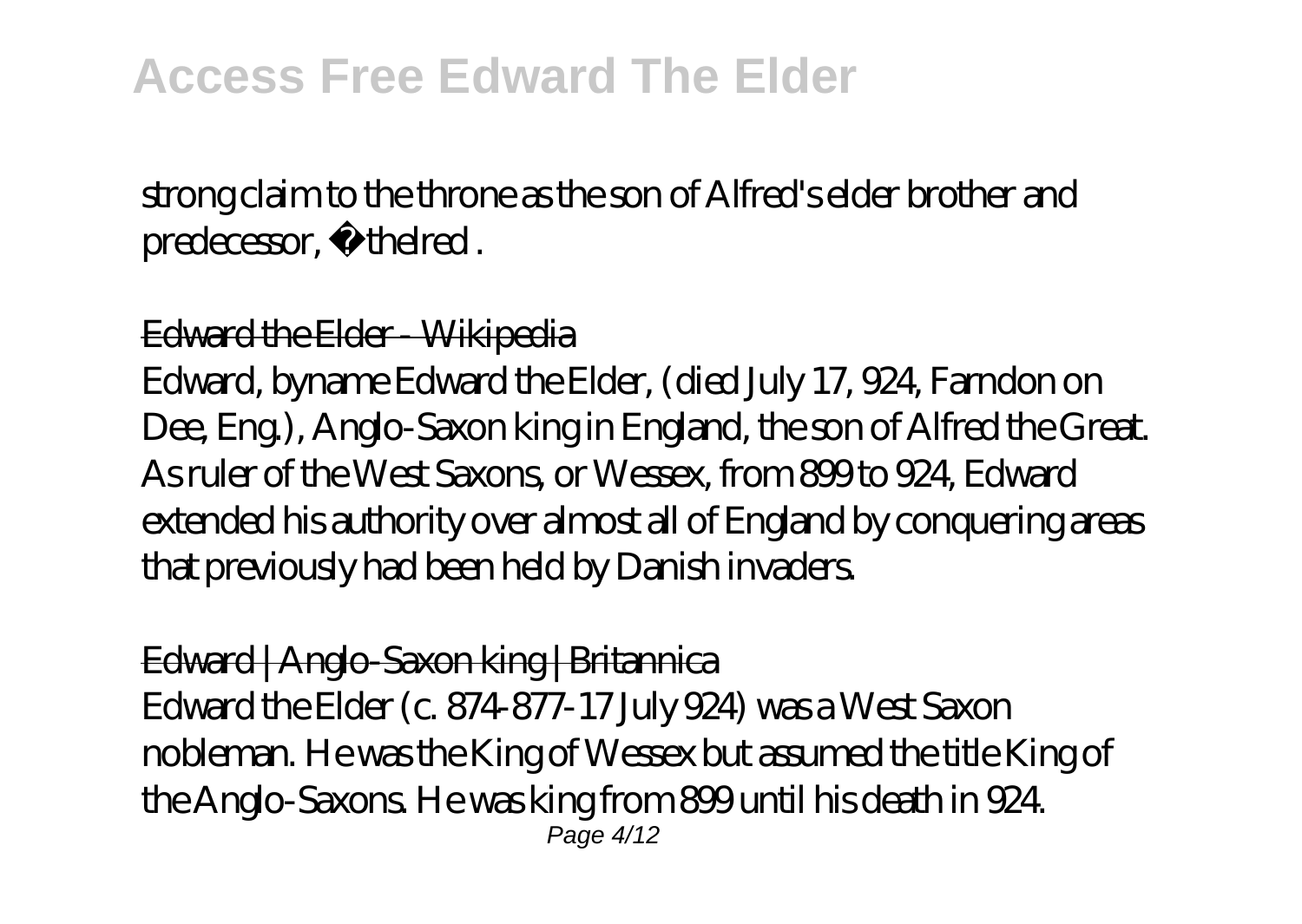Edward the Elder - Simple English Wikipedia, the free ... Edward the Elder Edward was the son of Alfred the Great , born to Alfred and his queen Ealhswith of Mercia around AD 874. His moniker 'the Elder' does not come from the fact that he was Alfred's eldest son and heir, but was used by historians to distinguish him from the later King Edward the Martyr.

Edward the Elder, King of the Anglo-Saxons | Life and Reign Edward the Elder 899-924. During the reign of his father Alfred the Great, Edward the Elder had taken an active role in his campaigns against the Vikings. On the great Alfred's death the succession was disputed between Edward or Eadweard and Ethelwald, the son of Alfred's elder brother Ethelred I . The Witan elected Edward as King. Page 5/12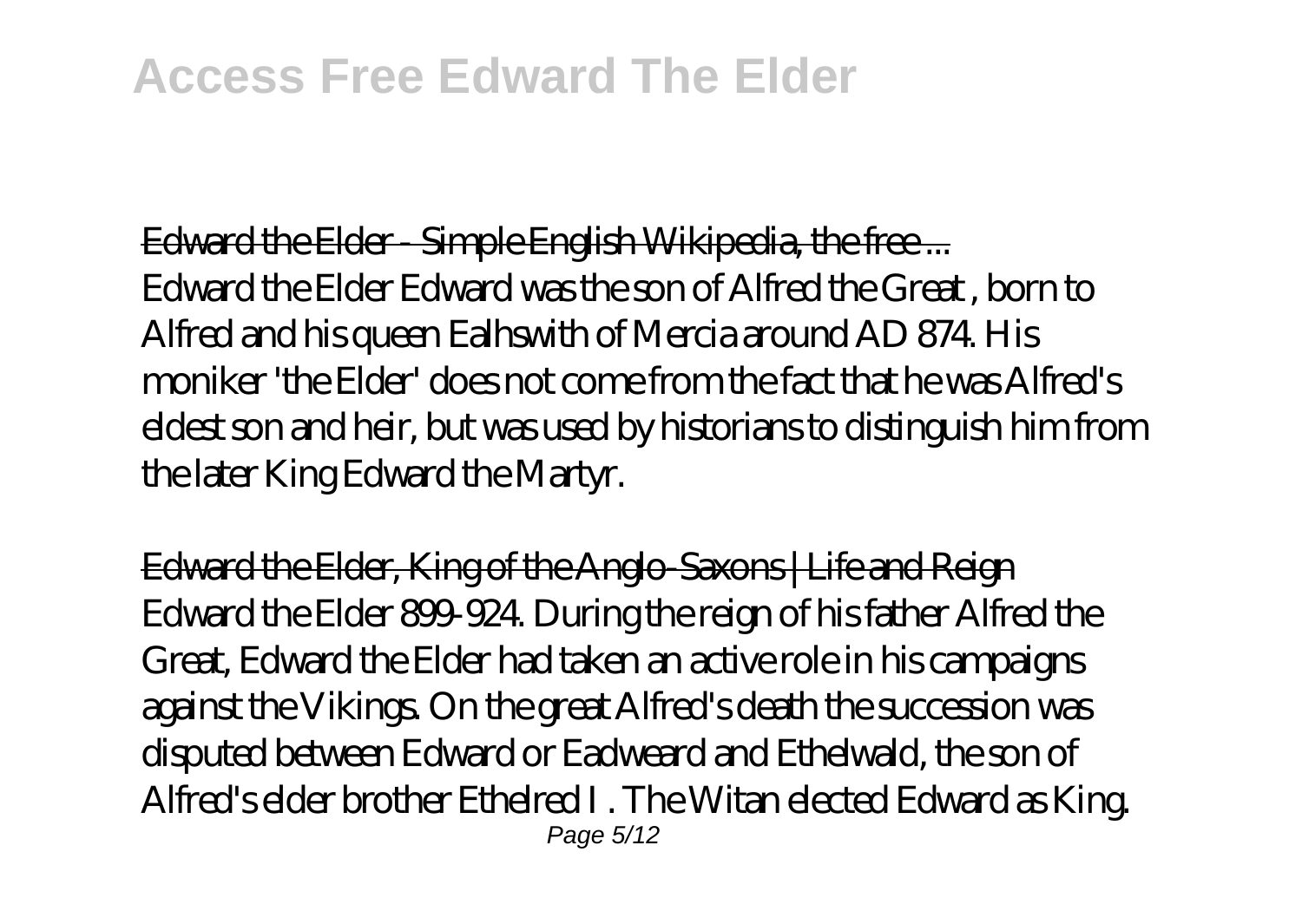#### English Monarchs - Edward the Elder.

Edward 'The Elder' (r. 899-924) The kings of Strathclyde and the Scots submitted to Edward in 921. By military success and patient planning, Edward spread English influence and control.

Edward 'The Elder' (r. 800-924) | The Royal Family Edward's eponym the Elder was first used in the 10th century, in Wulfstan's Life of St Æthelwold, to distinguish him from the later King Edward the Martyr. Family Edward had four siblings, including Ethelfleda, Queen of the Mercians and Ælfthryth, Countess of Flanders.

Edward I "the Elder", king of The Anglo-Saxons Page 6/12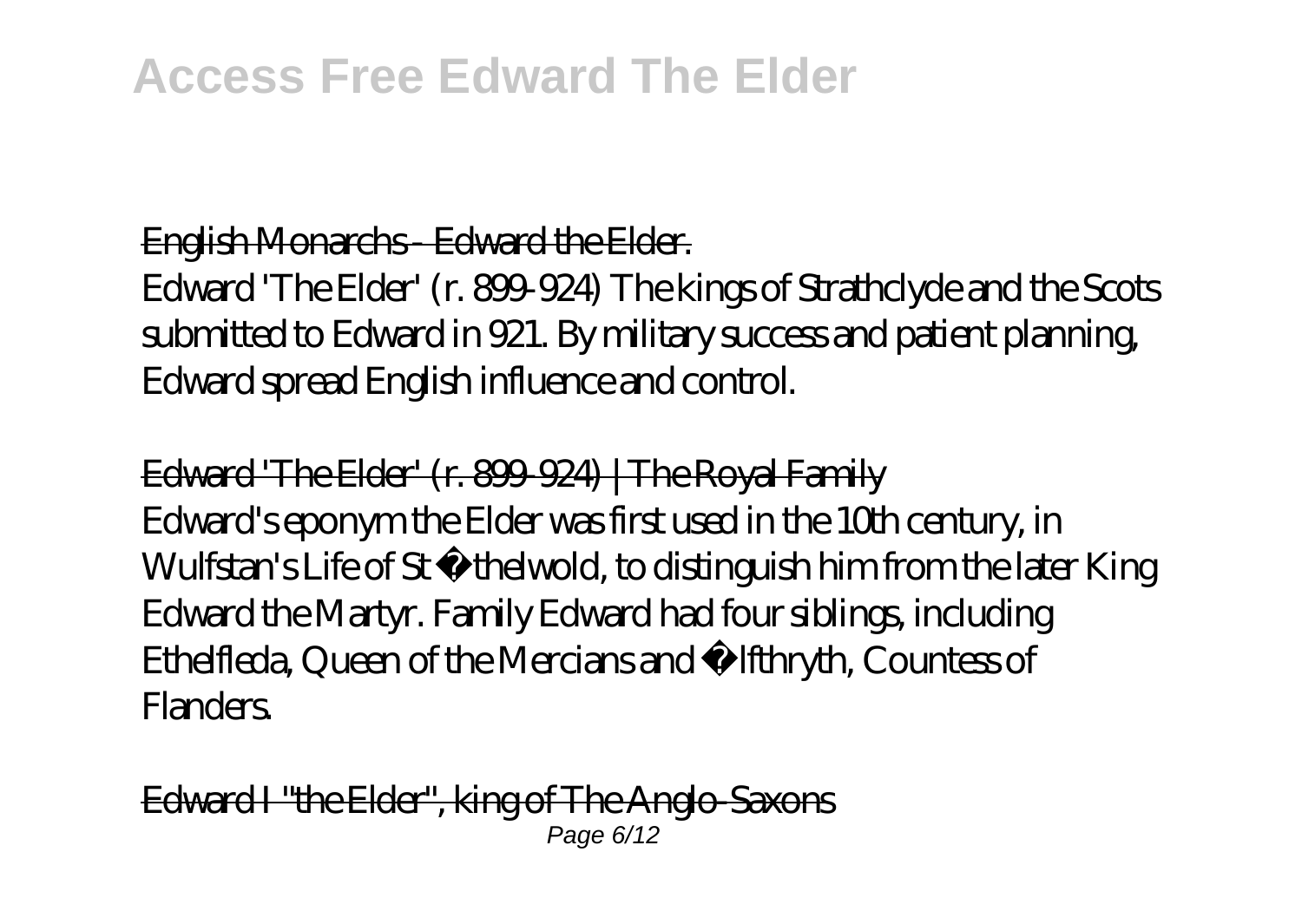Edward the Elder was born around 874 and died on 17th July 924. He was the eldest son of King Alfred the Great and Ealhswith of Mercia. Throughout his childhood England was subject to Viking attacks and Edward' seducation included lessons on swordmanship and other warrior tactics. By the age of 19 he was leading forces into battle.

King Edward the Elder 874 - 924 Family Tree - Trees of Blue Find a Grave, database and images (https://www.findagrave.com: accessed ), memorial page for Edward the Elder (874–17 Jul 924), Find a Grave Memorial no. 22392, citing Hyde Abbey, Winchester, City of Winchester, Hampshire, England ; Maintained by Find A Grave.

Edward the Elder (874-924) - Find A Grave Memorial Page 7/12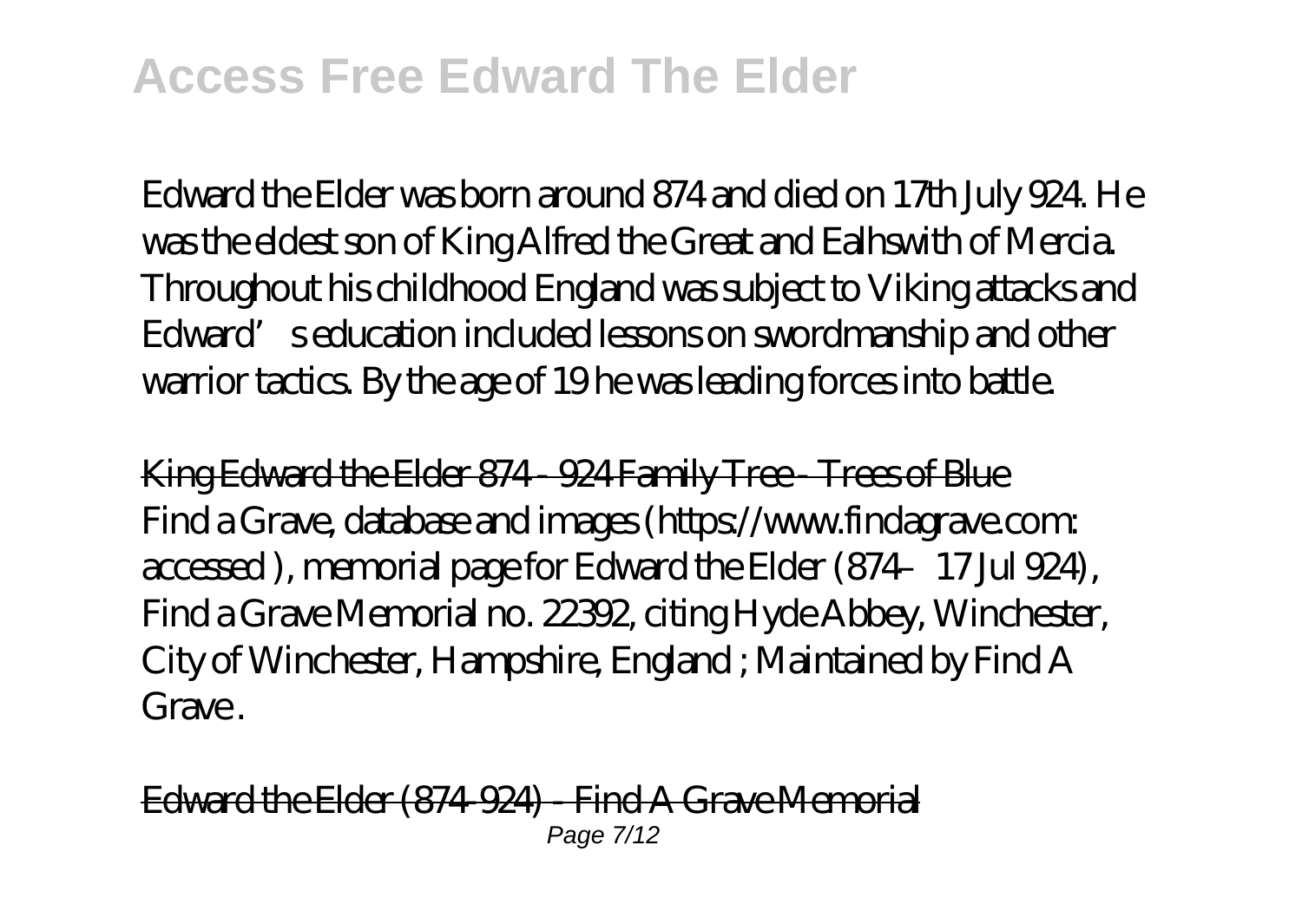Biography. Ælfflæd was the daughter of an ealdorman Æthelhelm, probably ealdorman Æthelhelm of Wiltshire who died in 897. Although genealogist David H. Kelley and historian Pauline Stafford have identified him as Æthelhelm, a son of Edward's uncle, King Æthelred of Wessex, this relationship is highly unlikely.Other historians have rejected the idea, arguing that it does not appear to ...

Ælfflæd (wife of Edward the Elder) - Wikipedia

Edward the Elder (Old English Eadweard cyning; c. 874–877 – 17 July 924) was an English king. He became king in 899 upon the death of his father, Alfred the Great. His court was at Winchester, previously the capital of Wessex.

Edward the Elder | Military Wiki | Fandom Page 8/12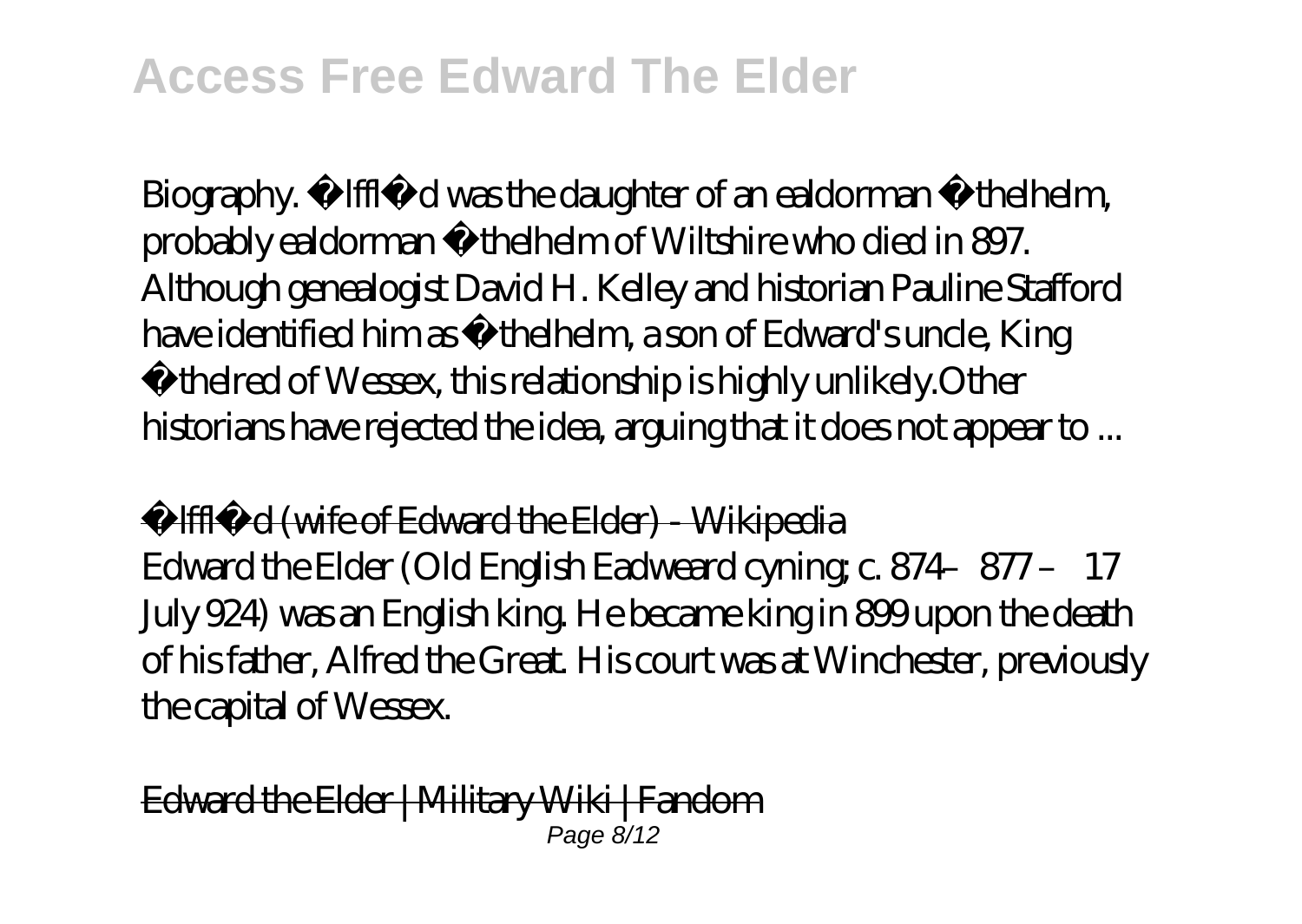On the death of his father, Edward the Elder, in 924, Athelstan was elected king of Wessex and Mercia, where he had been brought up by his aunt, Aethelflaed, Lady of the Mercians. Crowned king of the whole country at Kingston on Sept. 4, 925, he proceeded to establish boundaries and rule firmly.

#### Athelstan | king of England | Britannica

Edward the Elder was the King of Wessex from 899 until his death in 924. Known for his patience and military strategies, he was able to unite Wessex and Mercia by taking over southeast England and the Midlands. His sister Ethelflaeda played a pivotal role in helping him in his endeavours.

Edward the Elder Biography - Facts, Childhood, Family Life ... Page 9/12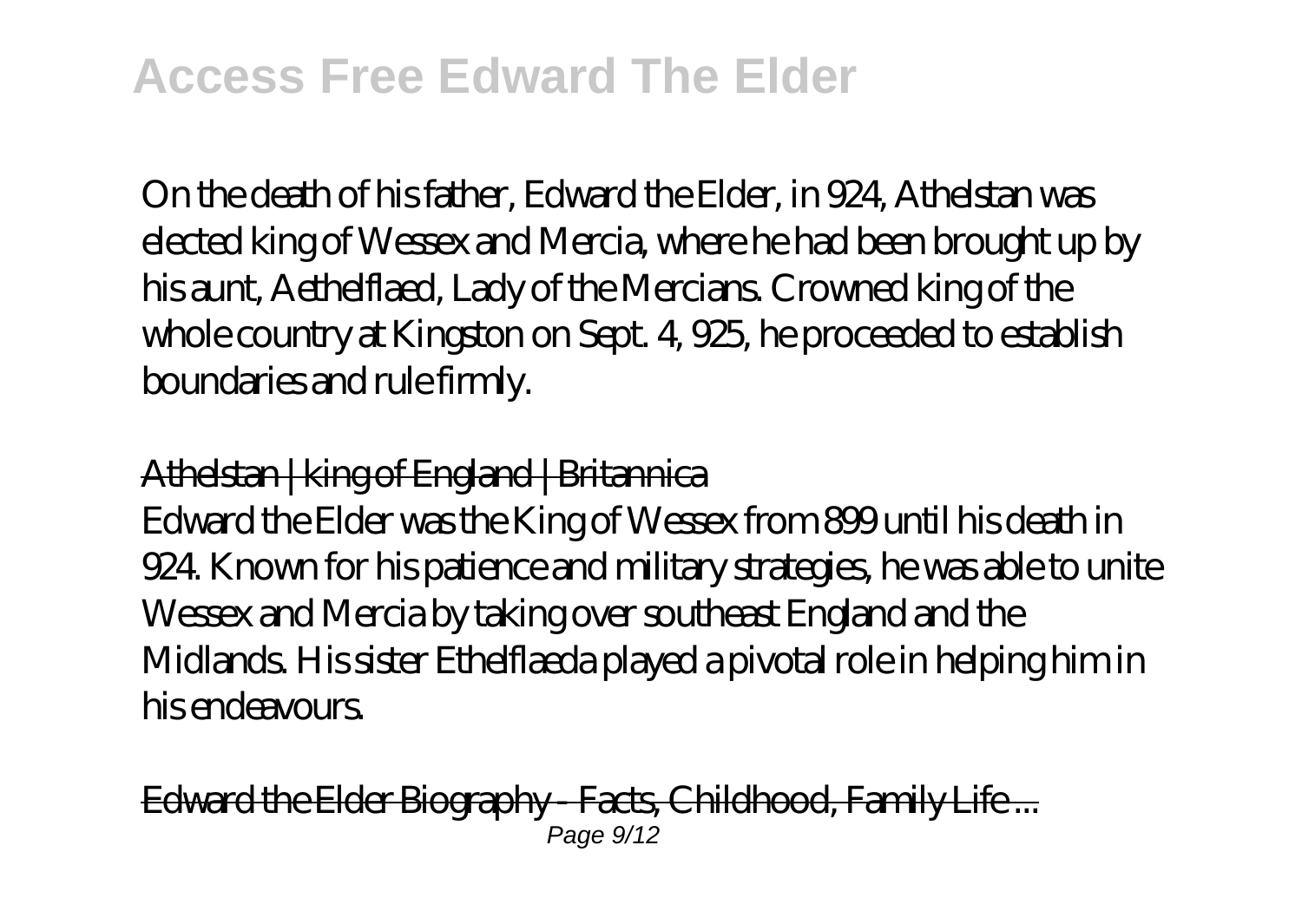The son of Alfred the Great, Edward the Elder was an Anglo-Saxon king of England. As ruler of the West Saxons, or Wessex, from 899 to 924, he recaptured a large part of central England that had been taken by Danish invaders.

Edward the Elder - Students | Britannica Kids | Homework Help Key facts about King Edward The Elder who was born c.871, reigned (899 - 924) including biography, historical timeline and links to the British royal family tree.

#### King Edward The Elder | Britroyals

Edward the Elder, king of the Anglo-Saxons between c.899-924, succeeded to the throne following the death of his father Alfred the Great. It was therefore Edward's destiny to follow in the wake of the Page 10/12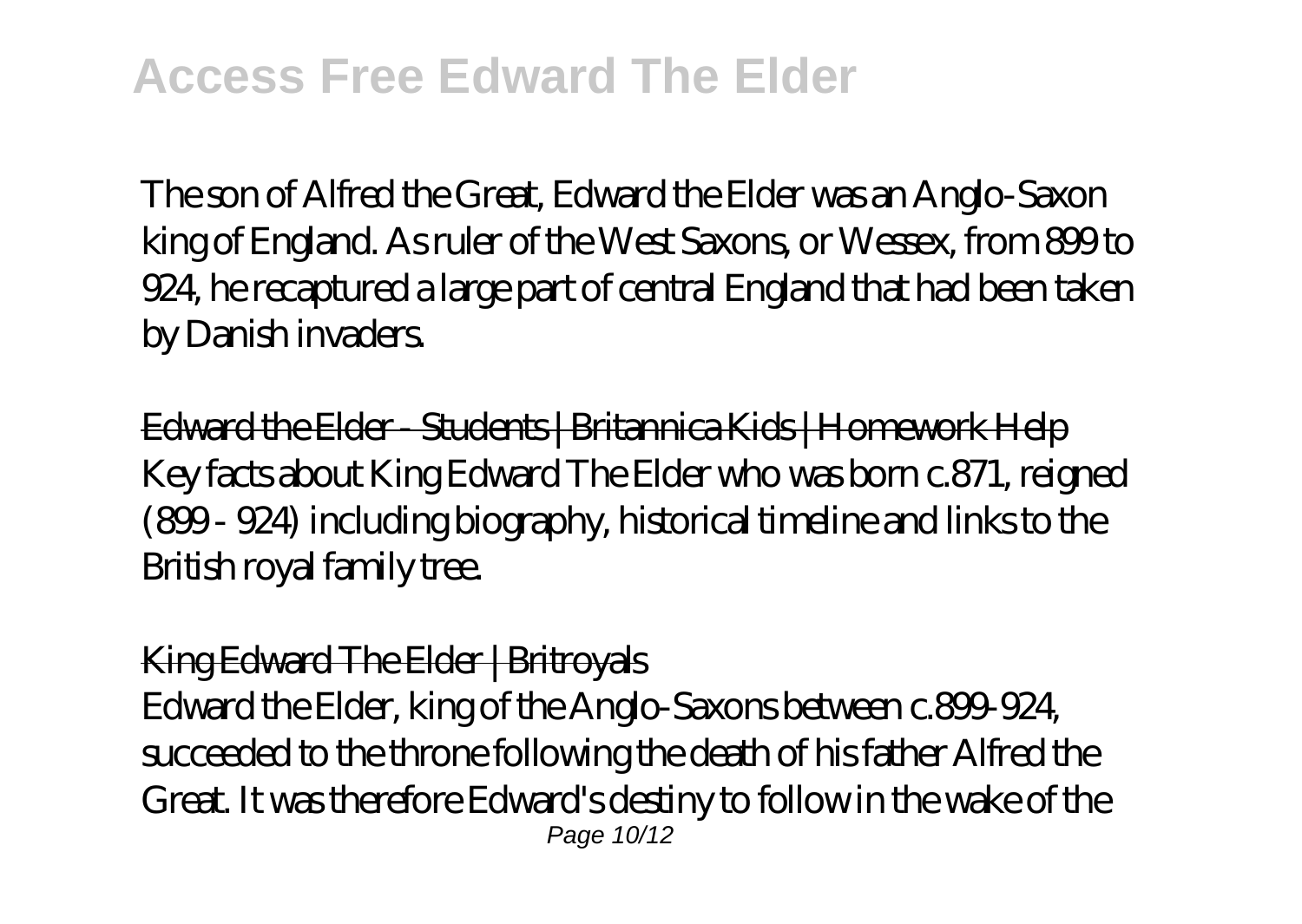most famous Anglo-Saxon king of them all.

Edward the Elder: King of the Anglo-Saxons, Forgotten Son ... Edward the Elder, son and successor of King Alfred, was one of the greatest architects of the English state and yet is one of the most neglected kings of English history. During his 24-year reign, Edward led a series of successful campaigns against the Vikings and by the time of his death controlled most of southern and midland England, with his influence also felt in Wales and the north.

Edward the Elder: Higham, N.J.: 9780415214971: Amazon.com ... Edward the Elder (Old English: Eadweard cyning) was an English king. He became king in 899 upon the death of his father, Alfred the Great (849-899) . His court was at Winchester , previously the capital of Page 11/12